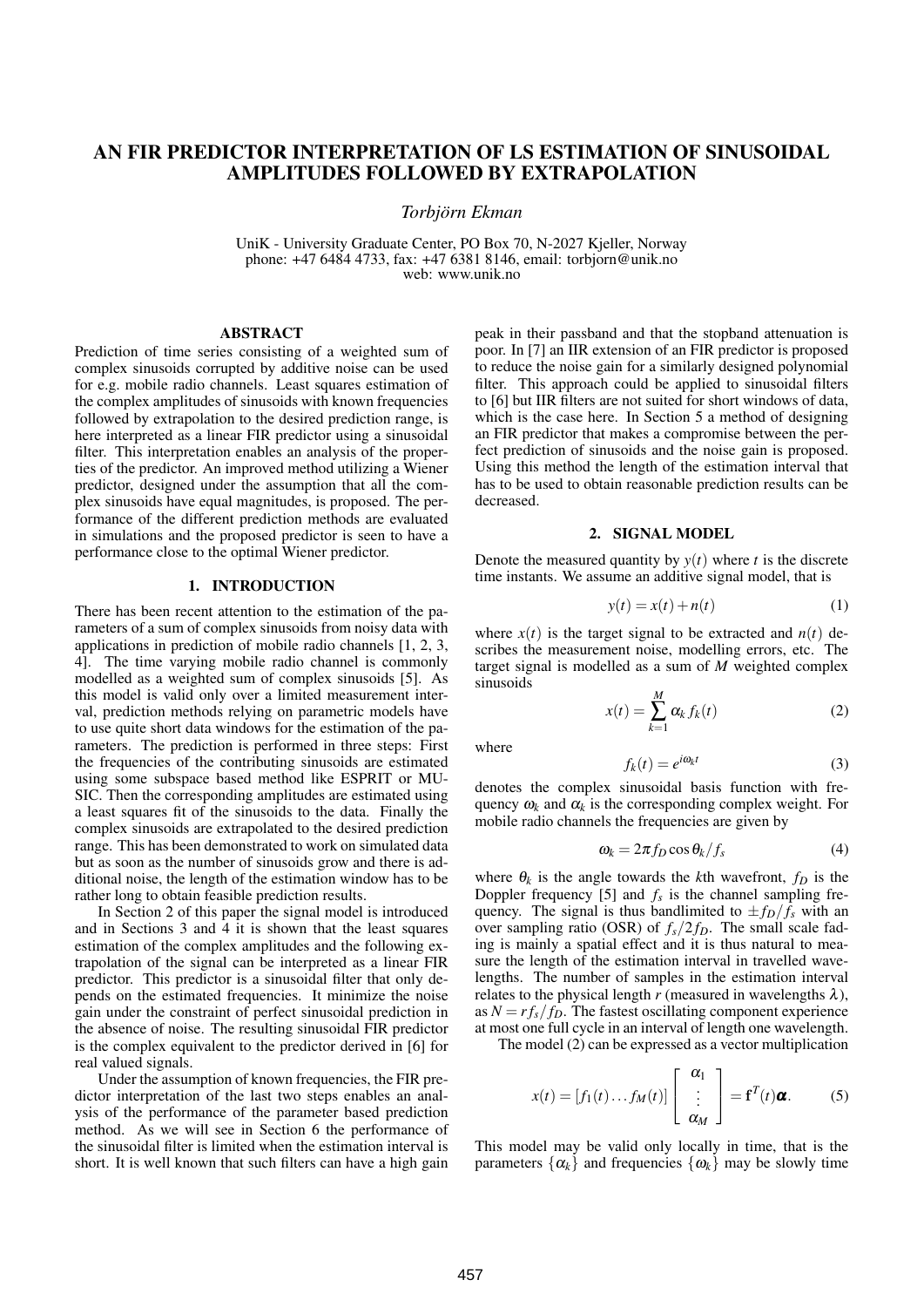varying or might even change abruptly. In this work, the parameters are assumed to be constant within a window of length *N* samples. A window of *N* noise free data points can be expressed as

$$
\begin{bmatrix} x(t) \\ x(t-1) \\ \vdots \\ x(t-N+1) \end{bmatrix} = \begin{bmatrix} f^{T}(t) \\ f^{T}(t-1) \\ \vdots \\ f^{T}(t-N+1) \end{bmatrix} \boldsymbol{\alpha}, \qquad (6)
$$

which for short is written as

$$
\mathbf{x}(t) = \mathbf{F}(t) \mathbf{\alpha}.
$$
 (7)

Including the noise, the *N* measured data points can be expressed as

$$
\mathbf{y}(t) = \mathbf{F}(t)\,\boldsymbol{\alpha} + \mathbf{n}(t),\tag{8}
$$

where  $y(t)$  and  $n(t)$  are vectors formed like  $x(t)$  but consisting of measured data points and noise samples respectively.

#### **3. ESTIMATION AND EXTRAPOLATION**

The aim is to predict the target signal  $x(t)$  in (2), *L* steps ahead. Under the assumption that the frequencies are known, a straight forward solution is to estimate  $\alpha$  and use this estimate in the parametric model (5) as [1, 3, 4]

$$
\hat{x}(t+L) = \mathbf{f}^T(t+L)\hat{\boldsymbol{\alpha}}.
$$
\n(9)

The maximum likelihood estimate of  $\alpha$  is the least squares estimate obtained as

$$
\hat{\boldsymbol{\alpha}} = \mathbf{F}^{\dagger}(t)\mathbf{y}(t),\tag{10}
$$

where  $\mathbf{F}^{\dagger}(t) = (\mathbf{F}^H(t)\mathbf{F}(t))^{-1}\mathbf{F}^H(t)$  denotes the Moore-Penrose pseudoinverse. A predictor for  $x(t+L)$  then comes through

$$
\hat{x}(t+L) = \mathbf{f}^T(t+L)\mathbf{F}^\dagger(t)\mathbf{y}(t),\tag{11}
$$

which is an extrapolation of the estimated waveforms.

## **4. FIR PREDICTOR INTERPRETATION OF ESTIMATION AND EXTRAPOLATION**

#### **4.1 Derivation of the Equivalent FIR Filter**

For sinusoidal basis functions  $f(t+L)$  can be decomposed in a time invariant vector and a time varying invertible matrix

$$
\mathbf{f}^T(t+L) = \mathbf{f}^T(L)\mathbf{B}(t) \tag{12}
$$

$$
= [e^{i\omega_1 L} \dots e^{i\omega_M L}] \begin{bmatrix} e^{i\omega_1 t} & 0 \\ 0 & \cdot \\ 0 & e^{i\omega_M t} \end{bmatrix} . \tag{13}
$$

This leads to the following result:

**Theorem 4.1** *If the basis functions can be decomposed as*

$$
\mathbf{f}^T(t+L) = \mathbf{f}^T(L)\mathbf{B}(t),\tag{14}
$$

*where*  $\mathbf{B}(t)$  *is an invertible quadratic matrix, then the predictor (11) can be expressed as the filter operation*

$$
\hat{x}(t+L) = \mathbf{f}^T(t+L)\mathbf{F}^\dagger(t)\mathbf{y}(t) = \mathbf{c}^T\mathbf{y}(t),\qquad(15)
$$

*where the time invariant FIR filter* c *is*

$$
\mathbf{c} = \mathbf{F}^{\dagger T} \mathbf{f}(L). \tag{16}
$$

*Here the time index*  $0$  *for*  $\mathbf{F}(0)$  *is dropped for notational convenience, that is*  $\mathbf{F} = \mathbf{F}(0)$ *.* 

**Proof 4.1** *With the condition (14) fulfilled the matrix of basis functions can be decomposed as*

$$
\mathbf{F}(t+L) = \mathbf{F}(L)\mathbf{B}(t),\tag{17}
$$

*and the relation* (8), *with*  $L = 0$ *, can be written as* 

$$
\mathbf{y}(t) = \mathbf{F} \mathbf{B}(t) \mathbf{\alpha} + \mathbf{n}(t). \tag{18}
$$

*The LS estimate* (10) *of*  $\alpha$  *using the N latest samples is then* 

$$
\hat{\boldsymbol{\alpha}} = (\mathbf{F}\mathbf{B}(t))^{\dagger} \mathbf{y}(t) = (\mathbf{B}^{H}(t)\mathbf{F}^{H}\mathbf{F}\mathbf{B}(t))^{-1} \mathbf{B}^{H}(t)\mathbf{F}^{H}\mathbf{y}(t)
$$

$$
= \mathbf{B}^{-1}(t)\mathbf{F}^{\dagger} \mathbf{y}(t).
$$
(19)

*Using (14) and (19) in (9) the L step ahead predictor can be written as*

$$
\hat{x}(t+L) = \mathbf{f}^T(t+L)\hat{\boldsymbol{\alpha}} = \mathbf{f}^T(L)\mathbf{B}(t)\mathbf{B}^{-1}(t)\mathbf{F}^{\dagger}\mathbf{y}(t)
$$

*where the time dependent part cancels out so we obtain the time invariant filter expression*

$$
\hat{x}(t+L) = \mathbf{f}^T(L)\mathbf{F}^\dagger \mathbf{y}(t) = \mathbf{c}^T \mathbf{y}(t).
$$
 (20)

*The filter* c *is a time invariant linear FIR filter with N taps, whose design equation is given by*  $(16)$ *.* 

FIR prediction using the coefficients in (16) can be interpreted as first making an LS estimate of the weights of the basis functions and then evaluating the weighted basis functions at time  $t + L$ . Damped complex exponentials, as in [2], also fulfills (14) and thus result in linear FIR predictors.

The time series is not limited to be stationary since a length-*N* data window is utilized. The optimization criterion used in the design is not to minimize the prediction error but to minimize the model error for the basis functions on a window of data. The method optimizes the wrong property and result in a *suboptimal* linear predictor for the signal.

#### **4.2 Properties of the FIR Predictor**

The sensitivity of the filter to broadband noise is given by the noise gain (NG). For an FIR filter the noise gain is the sum of the squared amplitude of the filter coefficients. In particular, for the filter in equation (16)

$$
\mathrm{NG} = \mathbf{c}^T \mathbf{c}^* = \mathbf{f}^T(L) \mathbf{F}^\dagger \mathbf{F}^{\dagger H} \mathbf{f}^*(L) = \mathbf{f}^T(L) (\mathbf{F}^H \mathbf{F})^{-1} \mathbf{f}^*(L).
$$
\n(21)

Here ·\* denotes complex conjugate. In the presence of additive white noise with variance  $\sigma_n^2$  the variance of the prediction error will be  $\sigma_{\varepsilon}^2 = NG \sigma_n^2$ .

The elements of the matrix  $F^H F$  are

$$
\left[\mathbf{F}^{H}\mathbf{F}\right]_{k,l} = \sum_{n=0}^{N-1} e^{i(\omega_{k}-\omega_{l})n} = \begin{cases} N & k=l\\ \frac{1-e^{i(\omega_{k}-\omega_{l})N}}{1-e^{i(\omega_{k}-\omega_{l})}} & k \neq l \end{cases} . (22)
$$

For basis functions that are orthogonal over the estimation interval, that is  $1 = e^{i(\omega_k - \omega_l)N} \forall k, l$ , we obtain  $\mathbf{F}^H \mathbf{F} = N \mathbf{I}$ . As  $f^{T}(L)f^{*}(L) = M$  the noise gain then becomes  $M/N$ .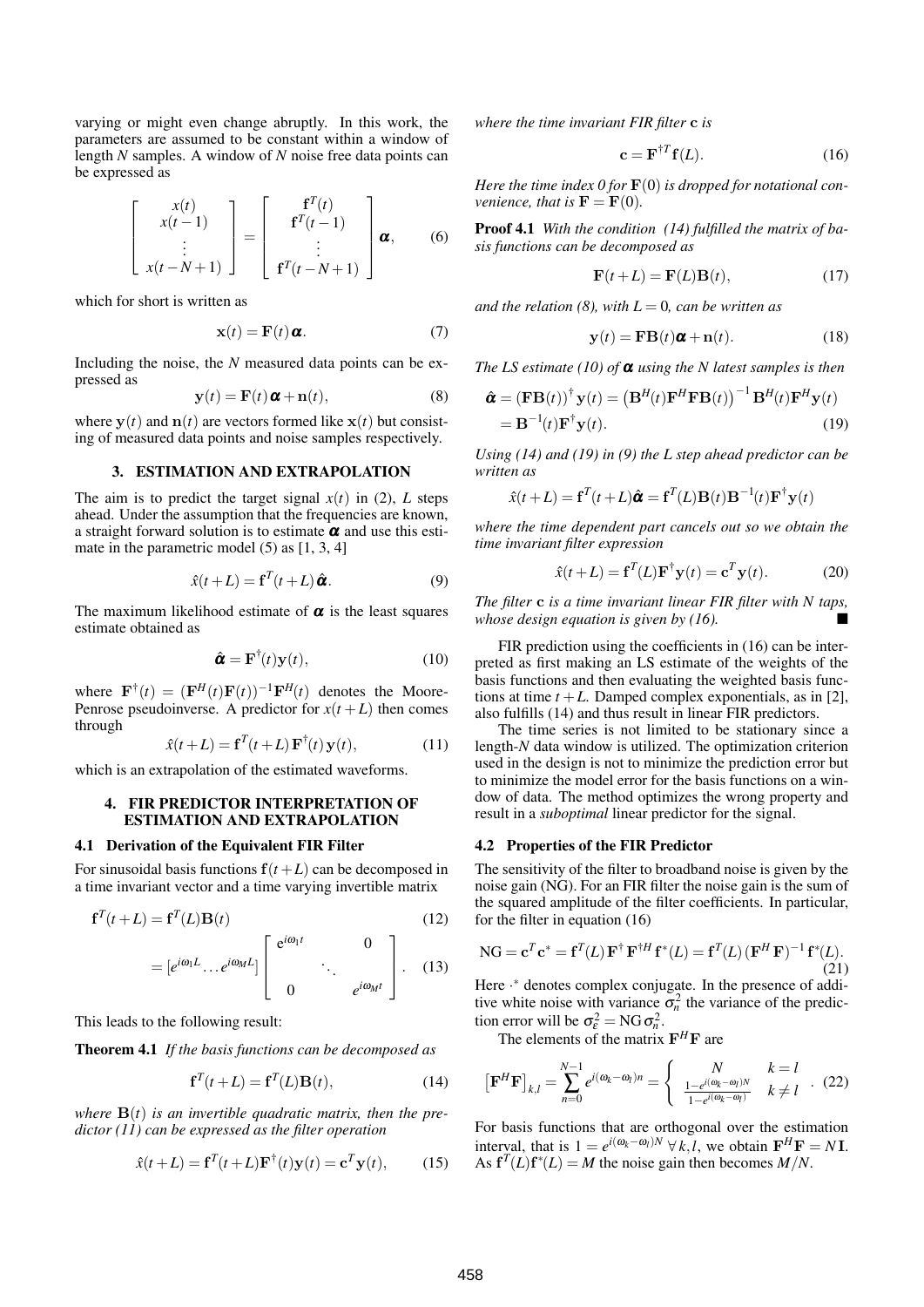If we let the length of the estimation interval approach infinity in (22) we obtain

$$
\lim_{N \to \infty} \frac{1}{N} \mathbf{F}^H \mathbf{F} = \mathbf{I}.
$$
 (23)

The noise gain thus approaches the value *M*/*N* for all choices of frequencies when *N* grows.

# **5. IMPROVED FIR PREDICTOR**

#### **5.1 Correlations**

The autocorrelation for a complex sinusoidal signal is [8]

$$
r_x(n) = \mathbb{E}\{x(t)x^*(t-n)\} = \sum_{k=1}^{M} |\alpha_k|^2 e^{j\omega_k n} = \mathbf{f}^H(0)\mathbf{A}\mathbf{f}(n),
$$
\n(24)

where **A** is the *M* diagonal matrix with squared amplitudes

$$
\mathbf{A} = \text{diag}(|\alpha_1|^2, \dots, |\alpha_M|^2). \tag{25}
$$

The  $N \times N$  correlation matrix can be obtained from (24) as

$$
\mathbf{R}_x = \mathbf{E}\{\mathbf{x}^*(t)\mathbf{x}^T(t)\} = \mathbf{F}^*\mathbf{A}\mathbf{F}^T.
$$
 (26)

Under the assumption that the signal  $x(t)$  is uncorrelated with the additive noise, the correlation matrix for  $y(t)$  is

$$
\mathbf{R}_{y} = \mathbf{E}\{\mathbf{y}^{*}(t)\mathbf{y}^{T}(t)\} = \mathbf{R}_{x} + \mathbf{R}_{n}, \tag{27}
$$

where  $\mathbf{R}_n$  is the correlation matrix for the additive noise. The correlation between the target for prediction  $x(t+L)$  and the vector of measurements  $y(t)$  is obtained as

$$
\mathbf{r}_{xy} = \mathbf{E}\{x(t+L)\mathbf{y}^*(t)\} = \mathbf{F}^* \mathbf{A} \mathbf{f}(L). \tag{28}
$$

#### **5.2 Wiener Filter**

The optimal linear predictor is obtained from the Wiener filter equation

$$
\mathbf{R}_y \mathbf{c} = \mathbf{r}_{xy},\tag{29}
$$

which for sinusoidal signals using (26), (27) and (28) is

$$
(\mathbf{F}^* \mathbf{A} \mathbf{F}^T + \mathbf{R}_n)\mathbf{c} = \mathbf{F}^* \mathbf{A} \mathbf{f}(L). \tag{30}
$$

This Wiener predictor minimize the variance of the prediction error. If there is no noise we see that the optimal filter c is obtained as in (16). That filter is thus the minimum norm filter, which means that it is the predictor with the lowest noise gain, that fulfills the property of perfect prediction in the case of no additive noise. To reduce the noise gain we therefore have to relax the constraint of perfect prediction.

#### **5.3 Improved Prediction Method**

The frequencies of the sinusoids are assumed to be known but the amplitudes are unknown and we can hence not use the optimal Wiener predictor. A common assumption about the amplitudes are that they are stochastic variables with zero mean and equal variance, drawn from a complex Gaussian distribution. Instead of the true signal correlation we can use the average correlation given a particular set of frequencies. To obtain a signal with the variance  $\sigma_x^2$  the squared magnitudes of the weights should equal  $\sigma_x^2/M$ . We thus use  $\mathbf{A} = (\sigma_x^2/M)\mathbf{I}$  in (30).





Figure 1: Frequency response for the LS FIR predictor in (16) and EMW (31). The predictors are designed for 10 complex sinusoids, an estimation interval of 2 wavelengths consisting of  $N = 20$  samples (OSR=5) and a prediction range of 0.2 wavelengths. The white additive noise give an SNR of 20 dB. The vertical lines give the positions of the frequencies.

We can assume that the properties of the noise change more slowly than the signal and it is feasible to assume the correlation matrix, or at least the variance of the noise, to be known. The improved FIR predictor is then obtained as

$$
\mathbf{c} = \left(\mathbf{F}^*\mathbf{F}^T + \frac{M}{\sigma_x^2}\mathbf{R}_n\right)^{-1}\mathbf{F}^*\mathbf{f}(L). \tag{31}
$$

This is an equal magnitude Wiener (EMW) predictor for complex sinusoidal signals. When the full correlation matrix of the noise is unknown we can assume white additive noise and set  $\mathbf{R}_n = \sigma_n^2 \mathbf{I}$ . The noise variance  $\sigma_n^2$  can be used as a tuning parameter to obtain a desired noise gain. This predictor makes the necessary trade off between the noise gain and a relaxed condition of perfect prediction in the noiseless case.

#### **5.4 A Mobile Radio Channel Example**

The frequency responses for the predictors for 10 complex sinusoids, obtained as in (16) and (31) are plotted in Fig. 1. The angles  $\{\theta_k\}$  are equally spaced in the interval [0  $\pi$ ] and the weights  $\{\alpha_k\}$  have equal magnitudes. The frequency response of the predictor obtained as in (16) reassembles that of a predictor of a bandlimited noiseless signal [9]. High gain outside the bandpass region result in high amplification of additive broadband noise and consequently poor prediction. The EMW-predictor designed for an SNR of 20 dB has a much lower gain outside the bandpass region but does not have the desired 0 dB amplification at the frequencies of the sinusoids.

#### **6. SIMULATIONS**

# **6.1 Signal Model**

The signal is modelled as in (2)-(4). All directions for the contributing wavefronts are assumed equally probable and the angles  $\theta_k$  are thus drawn from a uniform distribution between 0 and  $2\pi$ . The amplitudes are drawn from a complex